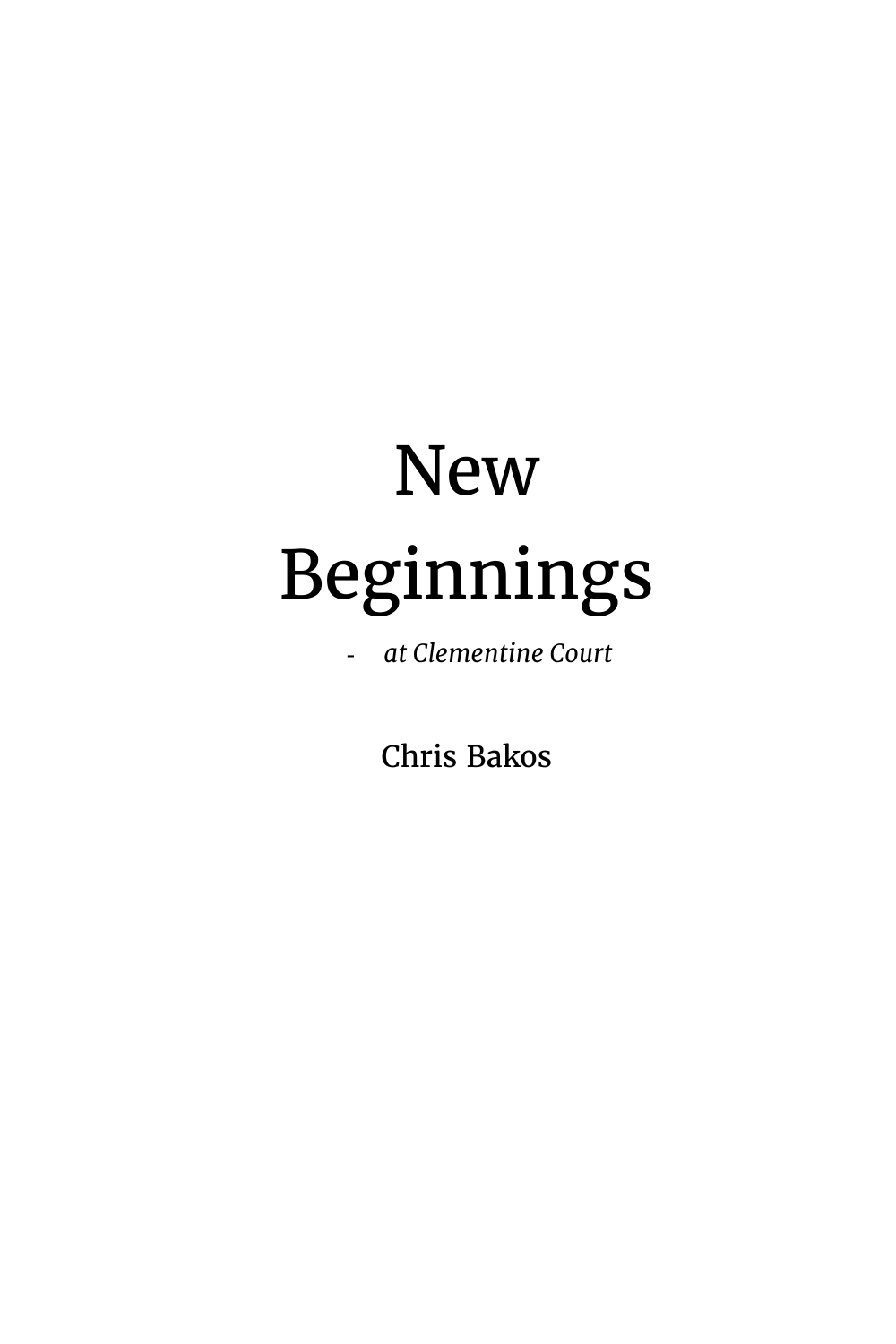## **Copyright © by Chris Bakos (2018)**

*Formerly known as Clementine Court (2014)*

All rights reserved.

This book is a work of fiction. Names, characters, places and events either are products of the author's imagination, or are used fictitiously. Any resemblance to actual people, living or dead, places or events are coincidental.

No part of this publication may be reproduced in any form, or by any means, electronic or mechanical, including photocopying, recording, or any information browsing, storage, or retrieval system, without permission in writing from the author.

Bouquets of thanks to Lesley White and Audrey Glynn. Your help was immense, your patience unlimited.

> & to the memory of Tammy Wynette.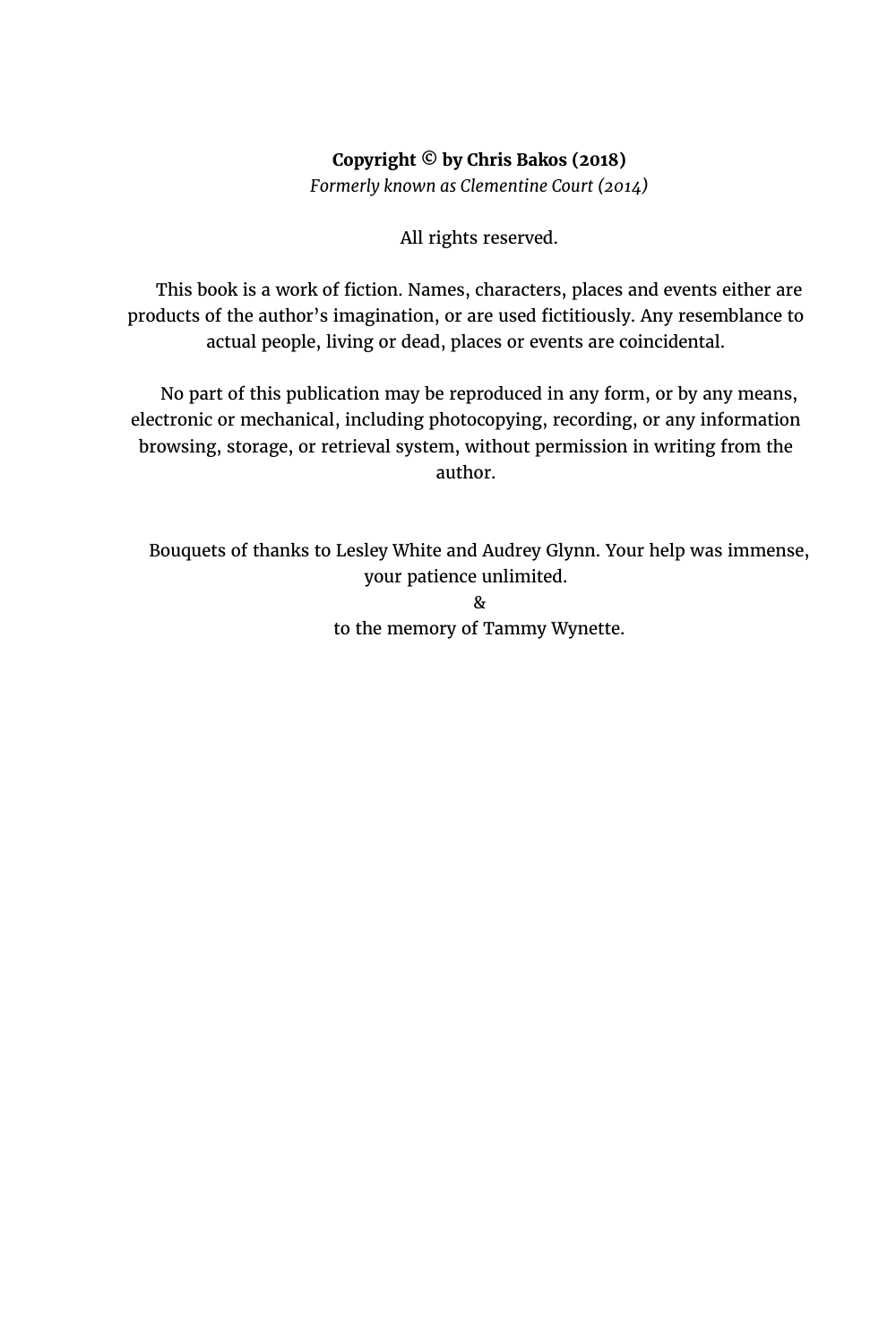## Chapter One

It was the early hours of a September morning, deep in the heart of the city. A train clattered by as it passed over the viaduct. Its half empty carriages transported shift workers and the late-night revelers, too poor to afford a cab and too drunk to drive.

A cat yowled its displeasure at something, while the moon, momentarily exposed by the overhead clouds, cast an eerie glow across the sky. Otherwise, all was quiet and dark, save for one solitary light, its glow muffled by a pair of burgundy curtains.

Inside, John sat at a table with sleep seemingly absent from his agenda. The hair on the back of his neck bristled as he turned to his companion and said, "It's an ill wind that blows. Changes are coming, and I don't know if we'll like them. It's time to get the cards out."

"An ill wind …" Bonanza Bill, his parrot, repeated, before launching into his maudlin song, "*D.I.V.O.R.C.E*," he lamented.

"Shut up Bill," John said as he reached into a drawer and pulled out a purple pouch containing his tarot cards. With great reluctance, he spread the cards face down on the table in an arc before randomly selecting nine, their stories yet to be revealed.

Meanwhile, a floor below Betty let out a moan of protest as her husband Max dug his elbow into her ribs, farted and rolled over. With a wrinkle of her nose, Betty drew close, spooning his body, with only mild reproach, long used to his windy ways. Fifty minutes later, still awake, Betty heard the creaking of the floorboards above.

"Seems I'm not the only one who's up," she mumbled.

Gingerly she crept from the bed, anxious not to wake Max. She shrugged her ample body into her cozy fleece bathrobe and then slipped her feet into her furry mules and wandered into the kitchen in search of the milk and a pan.

She measured out enough milk for two and poured it into the pan and set it on the stove to heat, before reaching into the cupboard for the tin of cocoa powder. When the cocoa was ready, she carried the two cups upstairs and knocked on John's door.

"Come in, come in whoever you are," called Bonanza Bill, the parrot, echoed by John.

"Hello love, I thought you might like a cup of cocoa."

"Thanks. It's a bit past your bedtime isn't it?" John glanced at the clock and raised an eyebrow.

"Our Max woke me up, and I found myself lying awake unable to sleep."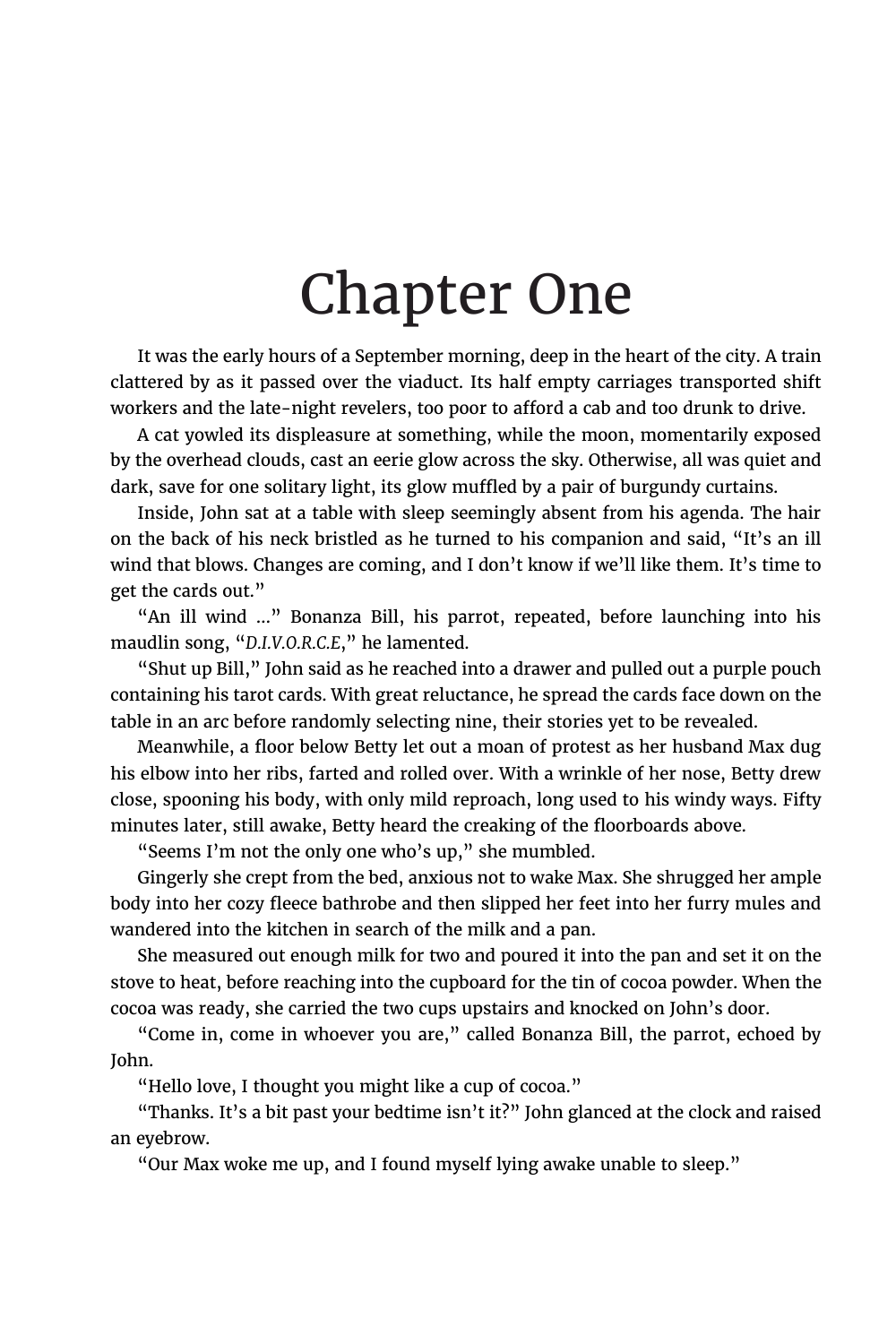"Seems to me that only happens when there's too much going on upstairs." John tapped his head. "A trouble shared and all that ..."

Betty's cheerfulness deflated like a shriveled balloon. She cupped her cocoa in her hands, deriving a little comfort from the warmth. "You're not going to like it ..." Butterflies fluttered in her belly, and she chewed on a fingernail, anxious to offload the decision that had stalled her sleep.

"No?" John felt a sense of dread.

"*Stand by your man* …" sang Bonanza Bill.

"Shut up Bill, please," said John holding out a banana chip to him.

"Bonanza Bill, Bonanza Bill, the name's Bonanza Bill," squawked Bill, accepting the banana chip.

"The thing is," Betty blurted out. "We've had a full house all summer, and it's left me feeling worn out. It's hard work running a B&B." She rushed out the words before her courage failed her.

"You've got a lull until Christmas. Why not take a sunshine holiday break? Recharge your batteries. Surely Max could get a week off. After all, he's nearly retired," John replied, not willing to accept the truth of her words.

"Actually, I think it's time for us to both take it easy. I've decided to sell the house and move to somewhere smaller. Maybe even travel a bit, as you say."

John groaned and rubbed a hand through his hair.

"You'll be bored within a month with nothing to do, and what about your garden, eh? Max will never leave that. People come to stay at your place just to see your garden!"

"Well thanks very much John, of course, my great hospitality has nothing to do with it!" Betty folded her arms.

"Oh, away with you Betty, you know you're the hospitality queen! I only meant that the garden …"

"I know what you meant," Betty interrupted. "And I know why you don't want me to sell, but you've wallowed too long. You need to move on. My mind is made up, John. I'm putting the house up for sale." She placed her hands on her hips and eyeballed him.

"But what about me, don't I get the first refusal?" John's voice rose in a whine.

"You can't afford to buy this property, but you could buy something smaller. New beginnings!" Betty nodded. "Let's talk more in the morning. Right, now, I'm off to warm my feet on Max's back."

"Night, Betty. Thanks for the cocoa." John smiled before lowering his chin to meet his chest.

"You're welcome."

As Betty turned to go back downstairs, she heard John mutter to Bonanza Bill, "See, I told you there was an ill wind blowing, the cards never lie."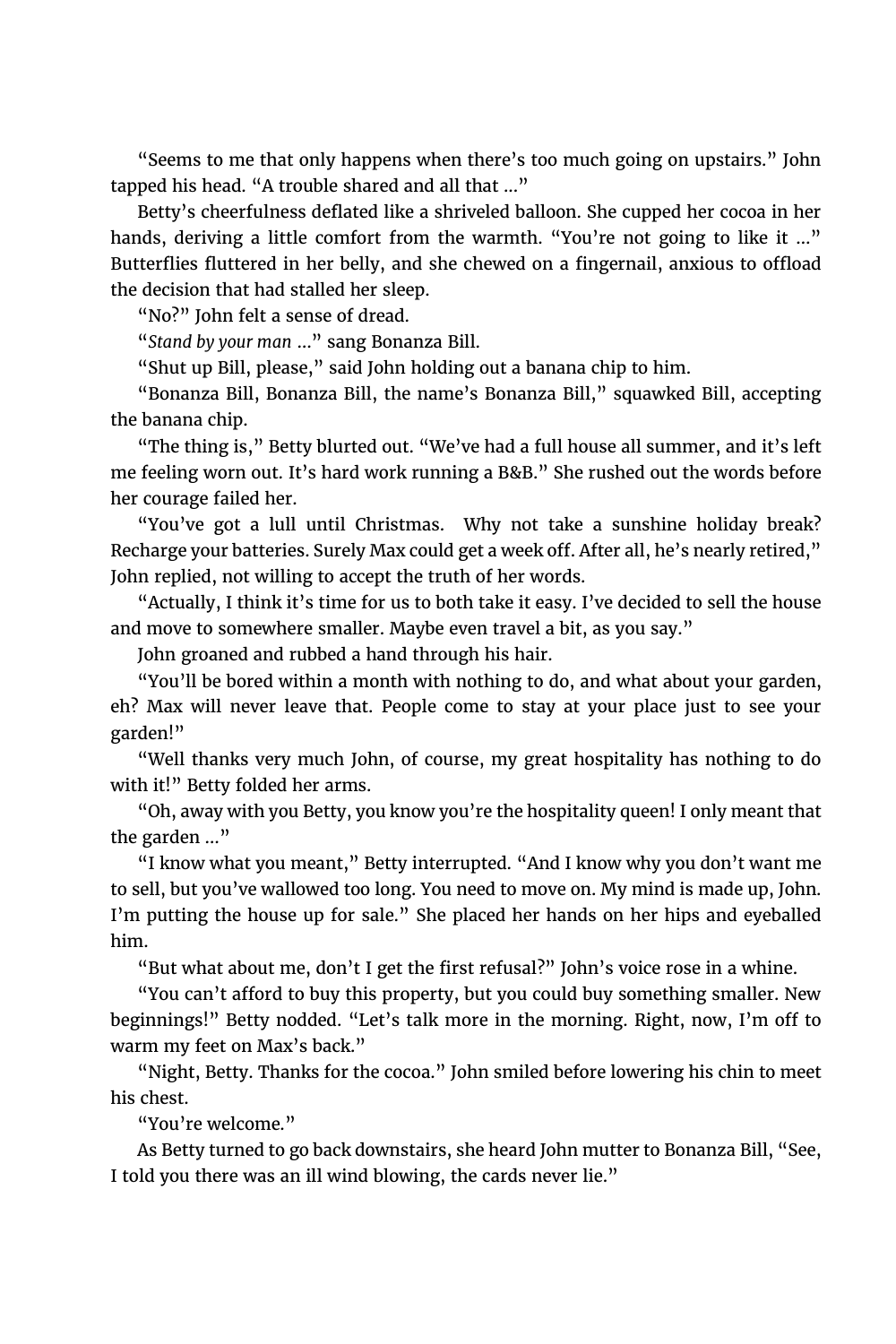Betty washed the cups, leaving them to drain, before heading back to bed.

"Holy mackerel woman, your feet are freezing!" Max said, woken abruptly, as Betty rubbed her feet against his calves. He was soon back to snoring, joined quickly by Betty in a lighter frame of mind.

Later the next day, Max was out at his monthly gardening meeting as Betty sampled her casserole in the crock-pot. "Mmm, lovely." She replaced the lid and turned down the heat. "I'll just give you another hour."

Satisfied, she settled her ample backside in the rocking chair by the fire and closed her eyes. It wasn't too long before the memories came flooding in, like a film playing in her head.

For all of her sixty-three years, Betty had lived in the same four-story house, forty of which had been shared with Max. When Betty was a girl, the attic rooms had been stuffy and hot in the summer and cold and damp in the winter. There was no central heating back then, and the panes of glass had rattled as the winds of winter howled.

Betty would lie in her bed all cozy as a child, with a hot water bottle tucked down by her feet and her duvet snuggled to her chin, as she listened to the storms raging outside.

She had never been afraid, perhaps due to the security of loving parents. As an adult, she still enjoyed a crashing and clattering thunderstorm and delighted in the rare snowfall, blanketing her world in white.

The main floor of her home used to have a reception room, living room and off of the rather large kitchen was a pantry and a cold store to preserve the foods that were now kept in the fridge and freezer.

The next three floors had housed twelve rather small and poky bedrooms, including two in the attics. Occupants had a choice of an outdoor toilet and an indoor bathroom, which was considered to be something of a luxury when it was first installed. With its free-standing claw-foot bathtub, it had proved very popular with the guests who were allocated one use per one week stay.

Betty and Max had long since renovated and now there were six guest bedrooms, two of which had an ensuite. The other two bedrooms shared a communal bathroom for a lesser nightly charge.

Max and Betty's living area was compact but private, although they frequently spent their evenings chatting with their guests in the communal lounge.

On the second level of the house were the guest accommodations and John occupied the third level where he had his own suite complete with a bedroom, living room and bathroom, but only the smallest of kitchens without a stove. There was just an area to keep his microwave, bar fridge and coffee pot, as all his meals were eaten with Betty and Max.

The fourth-floor attic rooms had long since been closed off and replaced with proper insulation. The rattling windowpanes were now double glazed, although Betty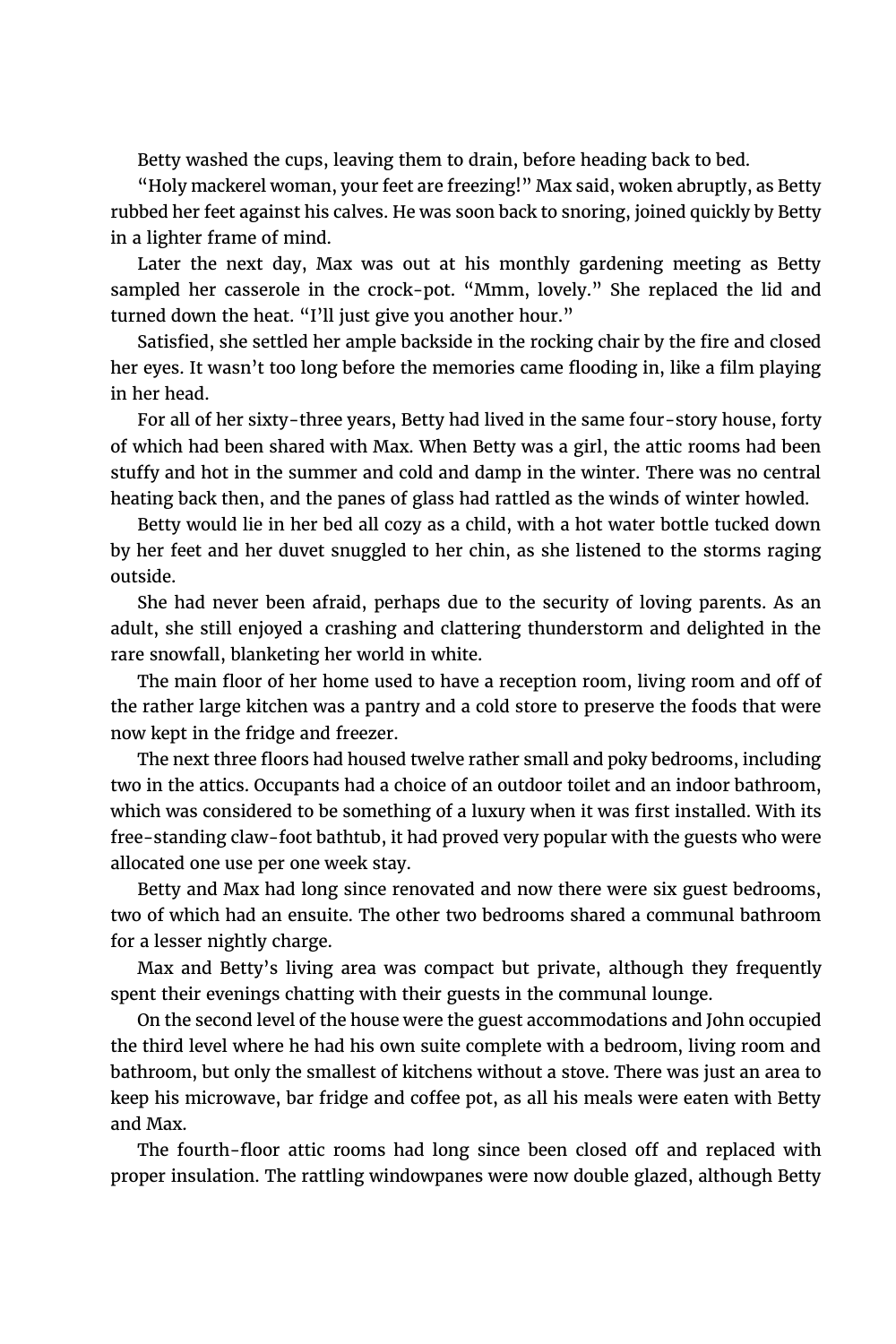secretly missed hearing those howling winds as she snuggled up to Max on stormy nights.

Hoping for a classic look that was both timeless and practical, Betty and Max had installed black and white tiles in the kitchen and painted the walls cream.

The rest of the house had the original hardwood floors restored to their former glory with red Persian carpet runners throughout.

The walls were decorated with an elegant cream and red-striped wallpaper and the bathrooms, keeping to the theme of the house, were tiled in neutral tones with thick, plush towels of red.

As a girl, Betty had loved it when the house was full of guests. She helped pitch in when she returned from school. It had never seemed like a chore to help her mother in the kitchen, mixing, chopping, sautéing and serving the prepared food. From the time, she was old enough to grasp a wooden spoon and steady a bowl, if it was within her capabilities, she did it, never questioning the tasks assigned to her.

Where had the time gone?

She remembered the day her son Trevor was born. They didn't have a crib for him, so he slept in a drawer. When he grew bigger, Betty brought him into the bed with her and Max.

Max worried that Betty would squash him as she cuddled him to her side, but she was always conscious of his little body beside her. Betty claimed her closeness was why he slept through the night within weeks of his birth.

Betty let out a sigh and whispered, "Oh, Trevor, you were a good boy."

He was long gone but never forgotten.

Thinking out loud she said, "Aye, we've seen a lot in this house where I was born." She reached for her cup of tea then remembered she'd finished it earlier.

Settling her backside deeper into the cushions of the chair her thoughts took her back again to her mum and dad, dead now for many a year. In their day, the lodgers were mostly the men from the ships that came to port.

Britain in the nineteen fifties was a time of growth and prosperity and the sailors, unaccustomed to the jangle of money in their pockets, delighted in coming inland between sailings. Full of enthusiasm, they rushed to the city eager to embrace the chance of a bit of fun.

That was how Betty had met Bonanza Bill, John's parrot. He was not only a colorful bird but had a quirky personality to match. The bird was just a youngster when they were first introduced in 1970. He was brought back from overseas by a sailor on one of the last sailings before the ships were sold. Their demand diminished with the increasing popularity of commercial flights.

Bonanza Bill's original owner, Ted, a retired sailor, spent twenty years caring for Bonanza Bill. The parrot always accompanied him on his visits to Betty's B&B.